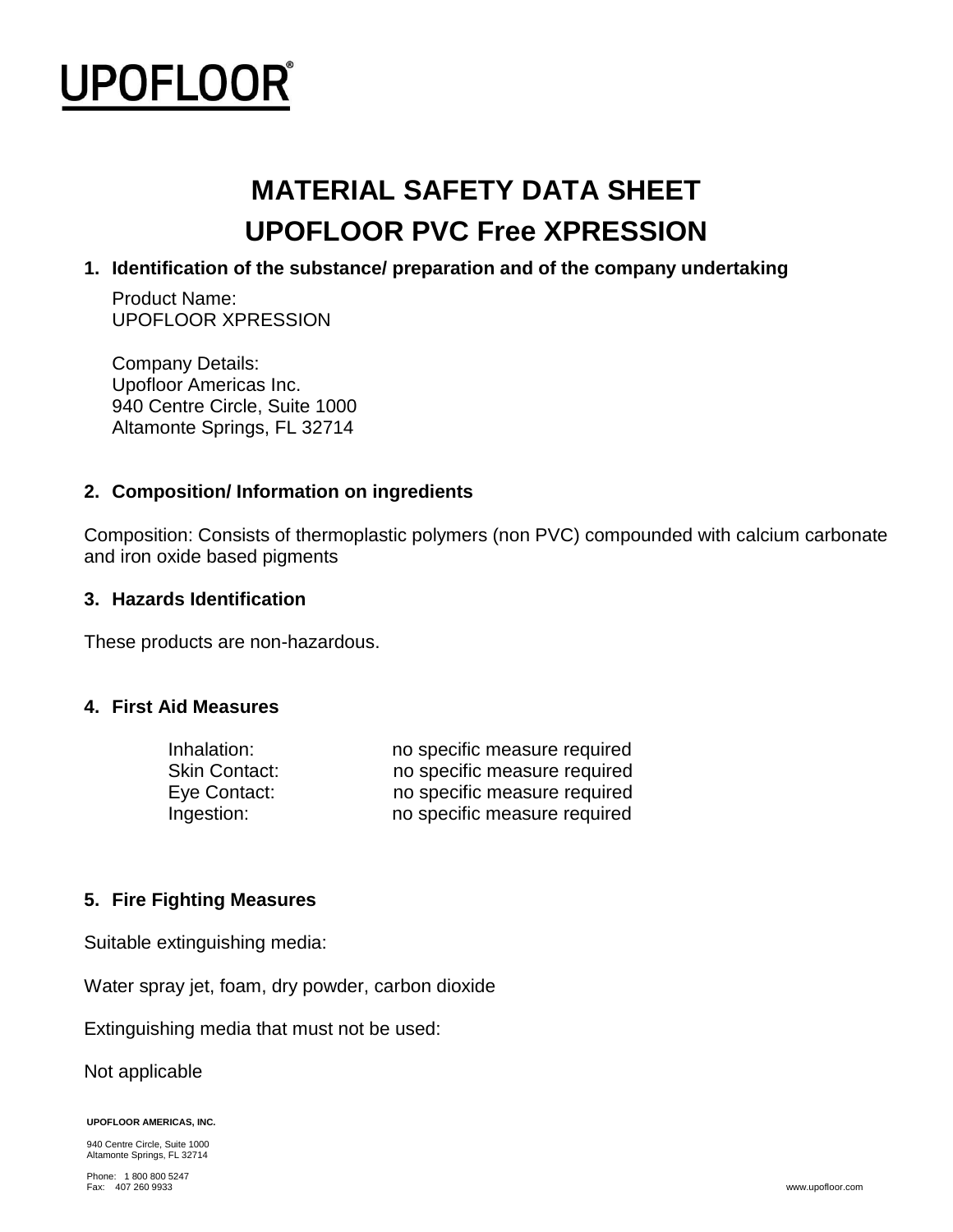# **JPOFLOOR®**

Special exposure hazard arising from substance or preparation itself, combustion products, resulting gasses:

Hazardous combustion products: carbon monoxide.

Special protective equipment for the fire-fighting:

Use respiratory protection independent of recirculated air.

# **6. Accidental release measures**

Personal precautions: No special measures required Environmental precautions: No special measures required Methods for cleaning up: Dispose of according to regulations

# **7. Handling & Storage**

General Information: No special protective measure required Handling: Normal safe handling practices must be applied Storage: It is recommended that packages are stored on a flat surface.

# **8. Exposure controls/ personal protection**

Personal protection equipment: None required

# **9. Physical and Chemical properties**

 Appearance: Solid tiles flexible floorcovering Odor: Odorless Flammability: ASTM E648-99 Solubility (Water): Insoluble Specific Gravity: 1.7 g/cm3

# **10. Stability and Reactivity**

General Information: If stored and handled in accordance with standard industry practices no hazardous reactions are known.

Hazardous decomposition information: Thermal decomposition will evolve toxic vapor carbon monoxide.

# **11.Toxological Information**

General information: No harmful effects have been reported to date Inhalation: Not applicable Ingestion: Not applicable Skin Contact: No Known Hazards

**UPOFLOOR AMERICAS, INC.** 

940 Centre Circle, Suite 1000 Altamonte Springs, FL 32714